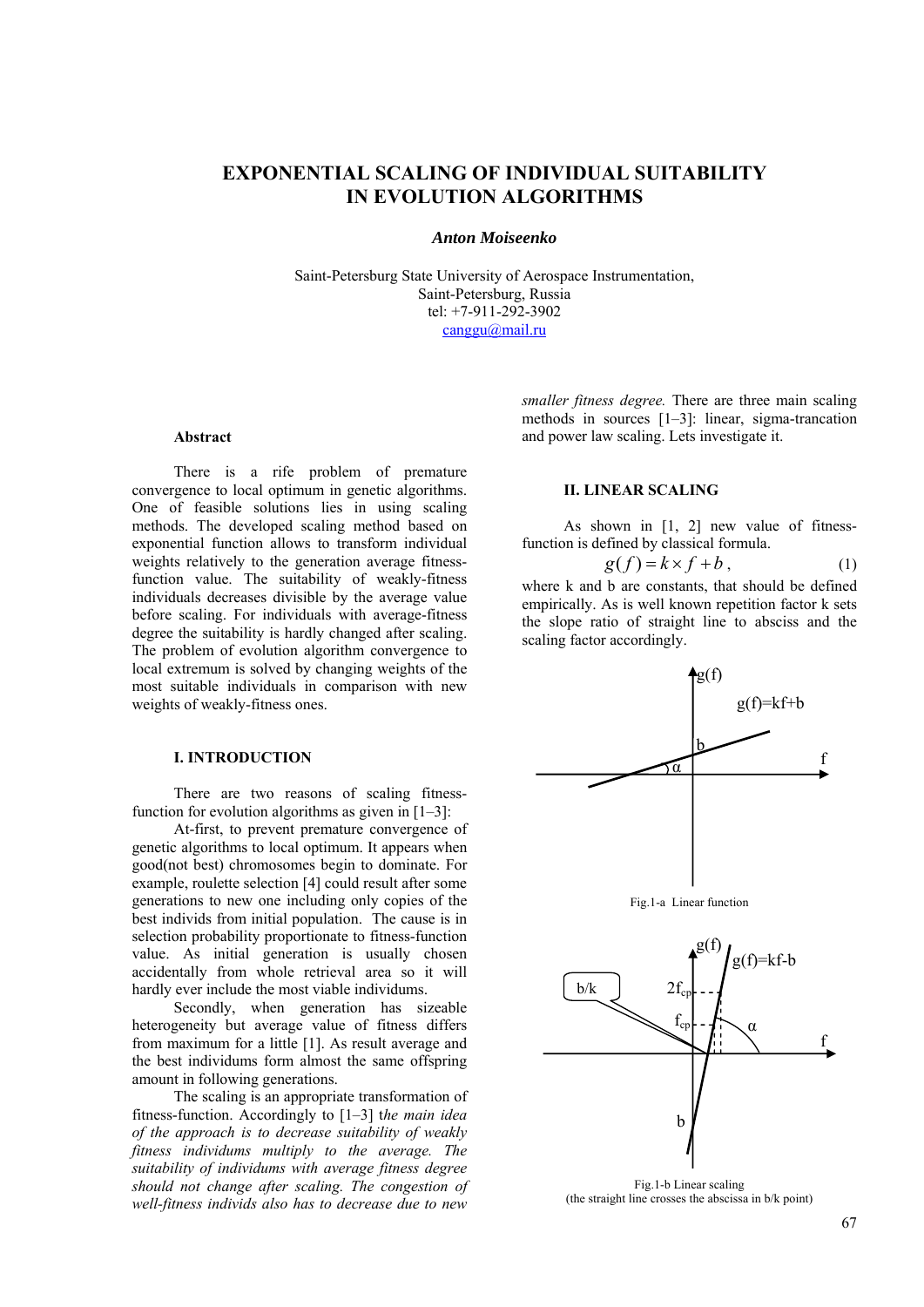The advantage of this approach is in possibility of cutting off idividuals exceeding generation average fitness degree

It is necessary to keep up with function value to not take on a negative value. For example, after scaling new fitness degree less then b/k could be changed to zero.

The disadvantage is that such individuals will have the same weight and therefore the same selection probability.

The rate of change for function g(f) is equal in any point f as the derivative represents the following value:

$$
\frac{dg}{df} = k \tag{2}
$$

#### **III. SIGMA-TRUNCATION**

This scaling method looks like the *linear*. It is based on transformation of fitness-function f to  $g(f)$ by the following expression [1, 2]:

$$
g(f) = f + (f_{avg} - c \times \sigma), \qquad (3)
$$

where  $f_{\text{avg}}$  – is the average fitness-function value for generation;  $c - a$  little natural number (usually from 1) to 5), seeked in concordance with investigated problem;  $\sigma$  – standard deviation for generation that could be defined by the following expression:

$$
\sigma = \sqrt{\sum_{i=1}^{N} \frac{(f_i - f_{avg})^2}{N}}, \qquad (4)
$$

N – generation volume.

If design data F' is negative then it puts to zero like under linear scaling. The diagram of derivative for this function is also parallel to abscissa straight line.

$$
\frac{dg}{df} = 1\tag{5}
$$

Hence in this case the rate of change is like in the previous method.

Lets try a factor c and investigate the changes of the fitness degree after scaling on a specific example. By way of example look at the problem of audience time-table optimization. Let there is an initial generation consists of 7 casual individuals, which are full-fledged schedule variants for a halfyear in an Institute of Higher Education [5]. There is a penalty system to evaluate fitness value for any schedule: the penalty for the "gap" in a group or teacher schedule, for moving between buildings of educational institution during a day, for one lesson is out of timetable's grid, for same lessons during a day in a group schedule and so on. Fitness-function (or total schedule weight) is a sum of penalties for all groups and teachers during both workweeks (even/odd). The suitability of any individum

(schedule variant) is inversely to fitness-function value. So the heavier total weight, the smaller suitability. New generation will be formed by means of individum selection from previous generation with successive execution crossingover and mutation genetic operators [6].

Try to rate the suitability for 6 schedule generations being part of the era [7] (a set of generations), formed using roulette selection [4] (Fig. 2)

When c=1 the individum total after-scaling weight becames heavier then the average before scaling. But it is unacceptablly.

When c=2 the average of fitness-function increase on 25-30%. So the suitability decrease on the same value. But it is not suit us.

When c=4 the average of fitness-function increase on 60-100%. But it is not also right for the definition.

When  $c=5$  total weight of many individum is put to zero (the highest suitability) because of the negative fitness-function value. So the selection probability of such individums becames equal, but for others it becames infinitesimal.

In such a way it is better to choose c equal to 3 or 4. Although in all variants individual density stays the same (diagram shapes are equal). Hence the selection probability is not changed.



Fig 2. Sutability scaling for 6 generations of schedule variants (individums)

#### **IV. POWER LAW SCALING**

It is the method transforms fitness-function by the following expression:

$$
g(f) = f^k \tag{6}
$$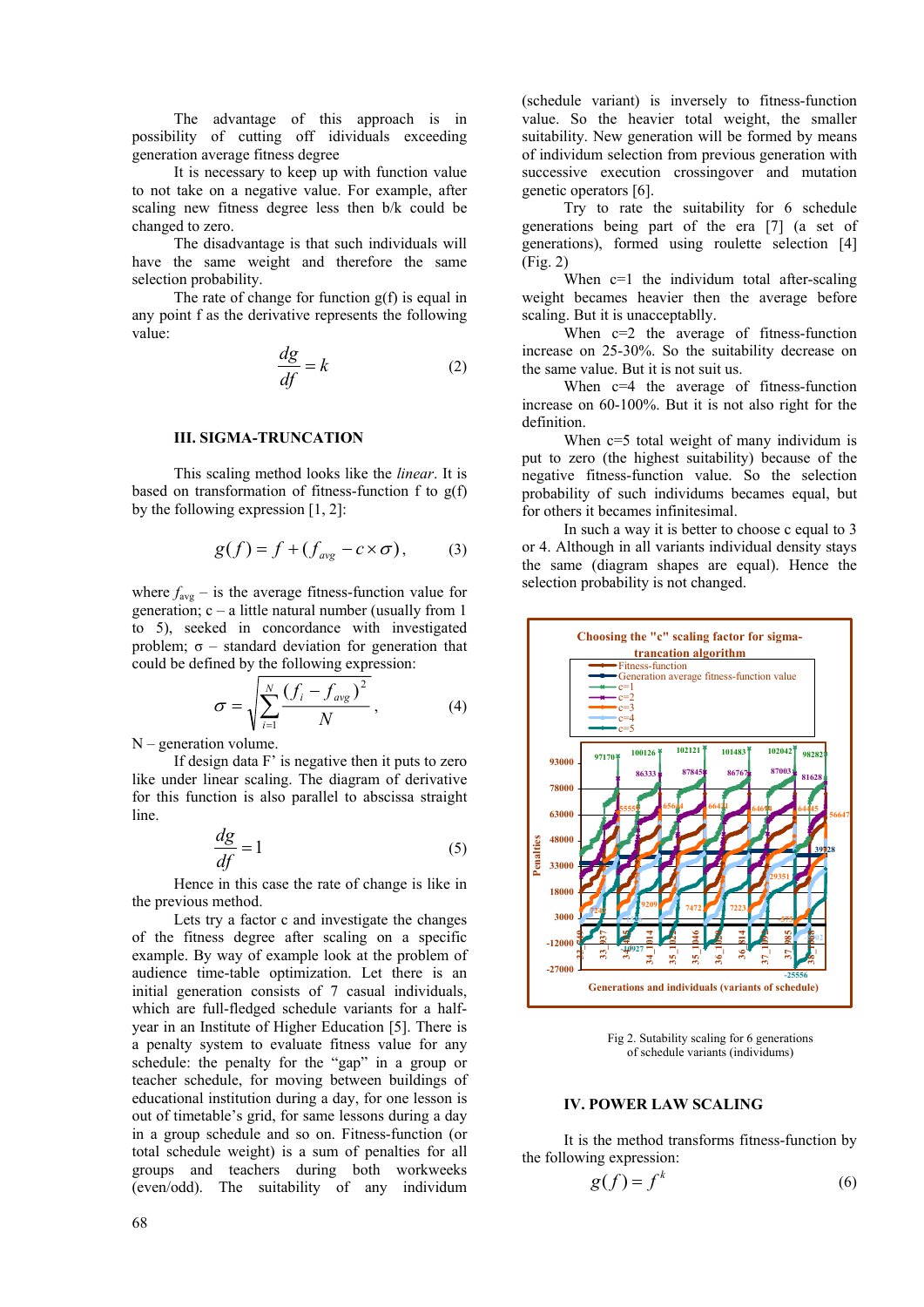where  $k - is a number near to 1$ , as mentioned in source [1,2]. Usually it is fit empirically depending on specific of solving problem. For example, k=1,005 could be used.

The derivative for this function is:

$$
\frac{dg}{df} = k \times f^{k-1} \tag{7}
$$

When k is close to one the function increases extremely slow (look at Fig.1). So after scaling her shape is changed very weakly (Fig. 4). Hereinafter we will use k=1,005 for our task.



Fig.3 Collection of functions y=x<sup>k</sup> for  $k \ni (0.95;1.06)$ 

#### **V. EXPONENTIAL SCALING**

The problem of search optimum schedule is lead to search for fitness-function minimum as individum suitability is inversely to its total weight. Since scaling function should be monotonic and increasing for any initial fitness-function value so try to use exponent besides upper mentioned functions. It also complies with definition.

Lets try to fit scaling factors:

$$
g(f) = e^{f+\beta};
$$
  
\n
$$
\beta = \ln A - A;
$$
\n(8)

where  $A - iS$  an average of fitness-function value for generation (always positive).

After differentiation we have:

$$
\frac{dg}{df} = e^{f + \ln A - A} \tag{9}
$$

i. e. the rate of scaling-function change increases exponentially.

Now it is necessary to verify how it meets the definition of scaling-function from [1–3]:

1. *To prevent evolution algorithm convergence exponentially increase suitability of best individums decreasing their "density" in that way.*

If we use formaula (8) this condition will be met:

$$
\lim_{A \to 0} g(A) = \lim_{A \to 0} e^{\ln A - A} \approx 0 \tag{10}
$$

2. *As on definition individual suitability equal to the average of generation fitness-function value should not be change after scaling.* This condition is also met.

$$
g(A) = e^{A + \ln A - A} \Rightarrow g(A) = A \qquad (11)
$$

3. Also by definition after-scaling suitability of individums with lowest suitability should became divisible by before-scaling average value. I.e., for example, the following inequality should be true:

$$
g(2A) > 2A,
$$
  
\n
$$
g(2A) = e^{A + \ln A}
$$
\n(12)

So it is necessary to prove, that  $e^{A+\ln A} > 2A$ :

$$
e > 1 \Rightarrow e^{A + \ln A} > e^{\ln 2A},
$$
  
\n
$$
A + \ln A > \ln 2A,
$$
  
\n
$$
A > \ln 2A - \ln A
$$
\n(13)

# $A > \ln 2$

In such a way the function will work for all generations with fitness-function average value A higher than  $\ln 2 \approx 0.7$ . If 0<A<ln2 then all more suitable individums should be put to zero after scaling.

Now compare the analyzed methods evaluating individual suitability by sigma-trancation (kind of linear scaling per se), power low scaling and exponential scaling.

After sigma-trancation and power low scaling the shape of fitness function is not changed (Fig. 4). So the selection probability is not changed as well.

After exponential scaling the shape of curve firstly looks like others, but fitness-function value is much lower for well-suitable individums (75% on average). However when the suitability is closer to the average the curve rises strongly. For individums with average suitability the fitness-function value is hardly changed. After that the curve rises extremely abruptly. In such a way the probabilty of weaklysuitable individums selection becomes extremely low and conversely for well-suitable ones.

Now create some new generations using developed exponential scaling method to evaluate individums. By way of initial set the 38-th population has been used (the final one from the era on Fig. 4). The selection of well-suitable individuals (with lightweight) rises after scaling, starting with 39-th generation. From 33-th to 38-th generation the count of "light-weight" and "heavy-weight" individuals is almost the same, but starting from 39-th the count of heavy-weight individums decrease sharply. Of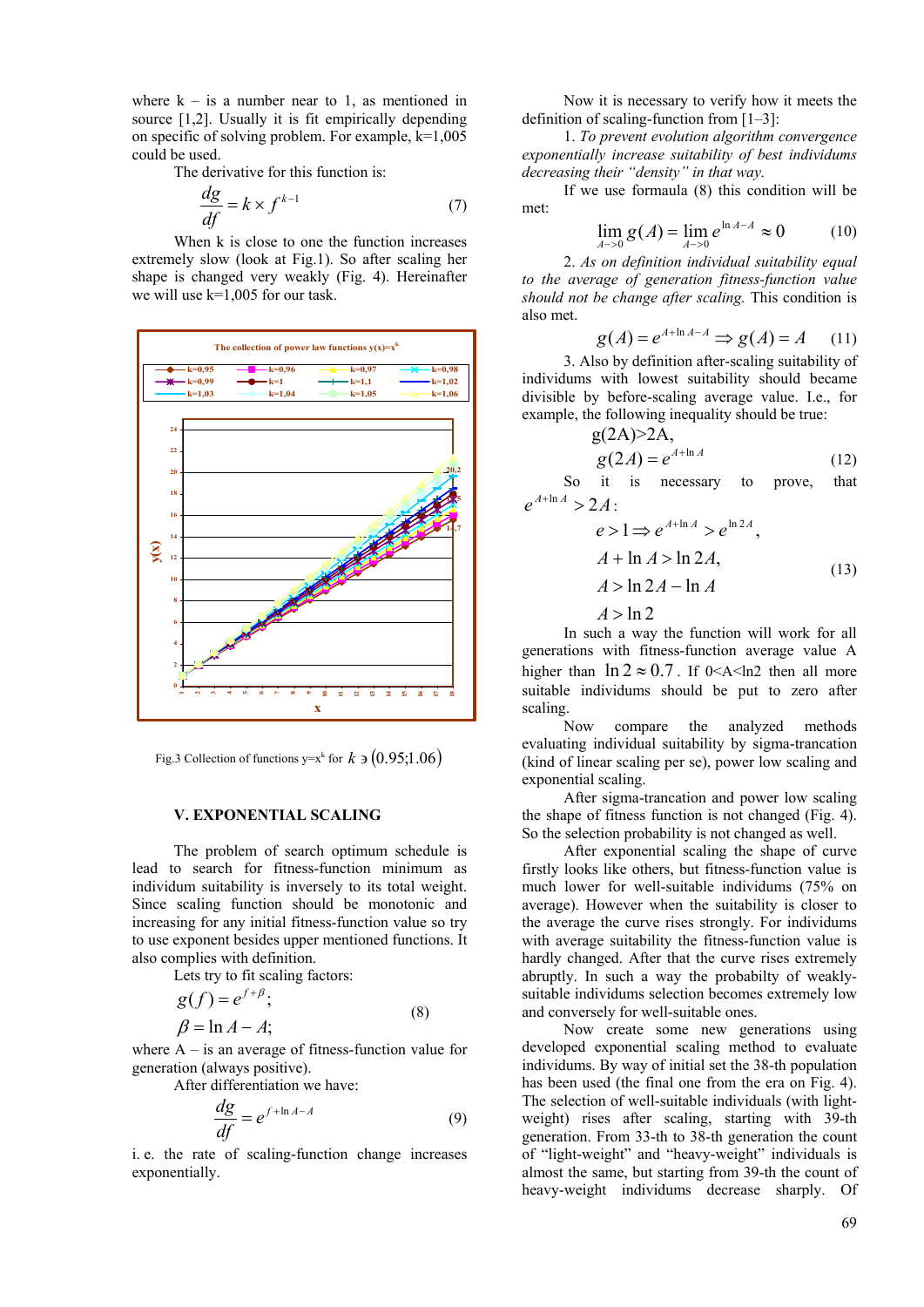course, part of heavy-weight individums migrate to new population as reproduction strategy is used as well. On the whole after scaling the generation suitability has increased on 26%.



Fig 4. Scaling methods comparing for 6 population of schedule variants



Fig 5. New era, created on basis of roulette method and exponential scaling (initial population - 38)

There is a class implementing exponential scaling on basis of derived formula (see fig.6)

Class TFitnessExpScale has only 4 private properties:

− generationAvgWeight – the generation average fitness-function value

− generationVolume – the volume of generation

− oldWeights – the massive of initial weights (fitness-function values for every individual)

− newWeights – the massive of weights after scaling

| TFitnessExpScale                                                                                                                                                                                                                                       |
|--------------------------------------------------------------------------------------------------------------------------------------------------------------------------------------------------------------------------------------------------------|
| - int generation Avg Weight<br>- int generation Volume<br>- int[] oldWeights<br>$-$ int[] new Weights                                                                                                                                                  |
| + TFitnessExpScale ()<br>+ TFitnessExpScale (int[] weights, int volume)<br>+ ~TFitnessExpScale ()<br>+ void setGenerationVolume(int volume)<br>+ void setOldWeights(int[] weights)<br>+ int getNewWeight(int chromosome)<br>+ int* getNewWeights(void) |

Fig. 6 Structure of class TFitnessExpScale

Also class TFitnessExpScale includes 6 public methods:

− TFitnessExpScale () – constructor by default;

− ~TFitnessExpScale () – destructor by default;

− void setGenerationVolume(int volume) – to set generation volume;

− void setOldWeights(int[] weights) – to set pointer for oldWeights;

− int getNewWeight(int individ) – return after-scaling weight for individual with chromosome number in oldWeights massive;

− int[] getNewWeights(void) – return pointer for newWeights massive.

## **VI. CONCLUSION**

The research results allow to draw the following conclusions:

− the linear scaling and sigma-truncation methods proposed in source [1–3] don't affect the shape of generation individums fitness-function in contrast to power scaling method. Hence the individums selection probability is not changed.

− the rate of change of exponential scaling function is more higher than the rate of power scaling function taken from source[1–3]. The selection probability increases exponentially with the growth of individum suitability after exponential scaling.